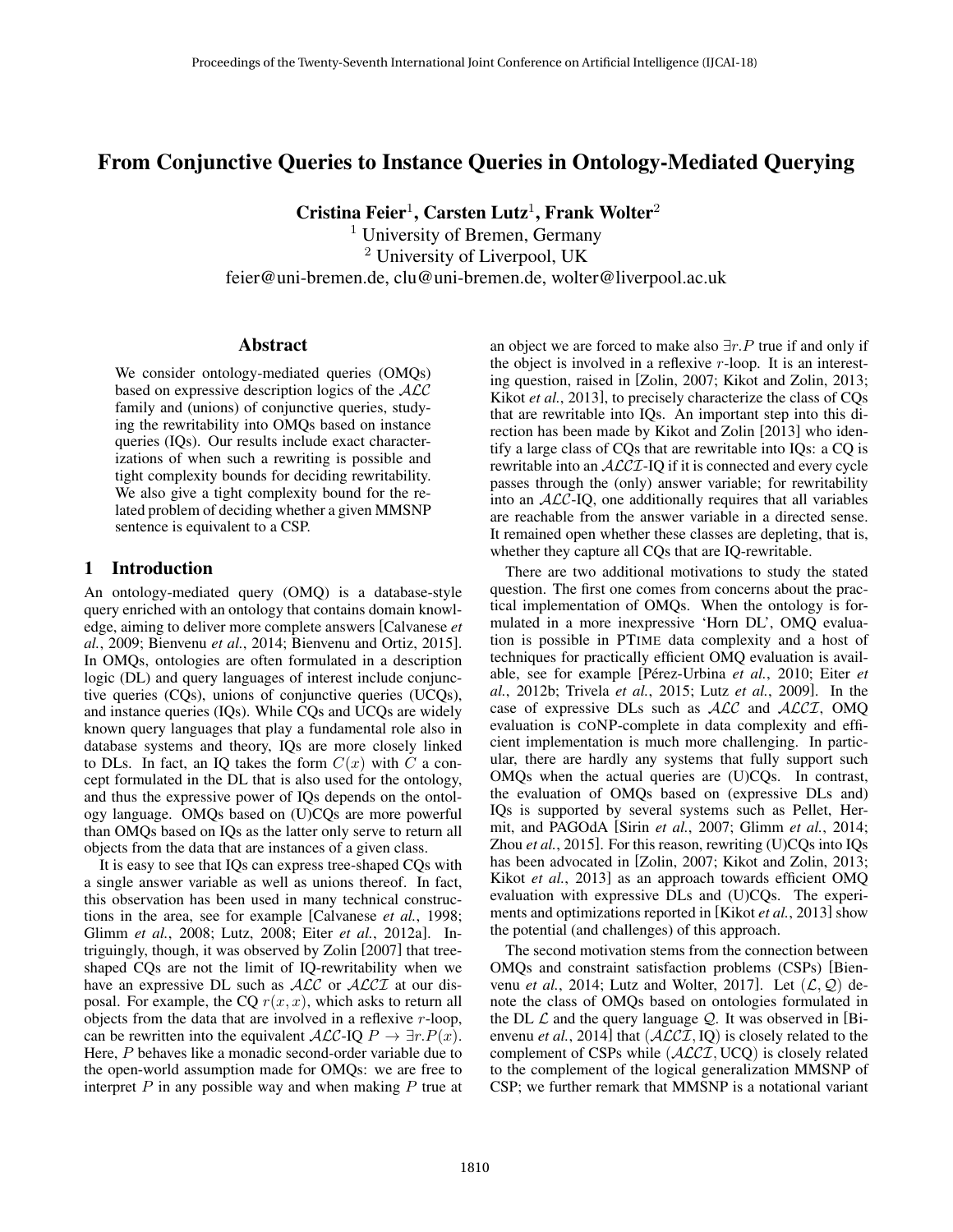of the complement of (Boolean) monadic disjunctive Datalog. Thus, characterizing OMQs from  $(ALCI, UCQ)$  that are rewritable into  $(ALCI, IQ)$  is related to characterizing MM-SNP sentences that are equivalent to a CSP, and we also study the latter problem. In fact, the main differences to the OMQ case are that unary queries are replaced with Boolean ones and that predicates can have unrestricted arity.

The main aim of this paper is to study the rewritability of OMQs from  $(\mathcal{L}, (U)CQ)$  into OMQs from  $(\mathcal{L}, IQ)$ , considering as  $\mathcal L$  the basic expressive DL  $\mathcal{ALC}$  as well as extensions of ALC with inverse roles, role hierarchies, the universal role, and functional roles. We provide precise characterizations, tight complexity bounds for deciding whether a given OMQ is rewritable, and show how to construct the rewritten query when it exists. In fact, we prove that the classes of CQs from [Kikot and Zolin, 2013] are depleting, but we go significantly beyond that: while [Zolin, 2007; Kikot and Zolin, 2013; Kikot *et al.*, 2013] aim to find IQ-rewritings that work for *any* ontology, we consider the more fine-grained question of rewriting into an IQ an OMQ  $(\mathcal{T}, \Sigma, q(x))$  where  $\mathcal T$  is a DL TBox formalizing the ontology,  $\Sigma$  is an ABox signature, and  $q(x)$  is the actual query. The 'any ontology' setup then corresponds to the special case where  $\mathcal T$  is empty and  $\Sigma$  is full. However, gaving a non-empty TBox or a non-full ABox signature results in additional (U)CQs to become rewritable. While we admit modification of the TBox during rewriting, it turns out that this is mostly unnecessary: only in some rather special cases, a moderate *extension* of the TBox pays off. All this requires non-trivial generalizations of the query classes and IQ-constructions from [Kikot and Zolin, 2013]. Our completeness proofs involve techniques that stem from the connection between OMQs and CSP such as a lemma about ABoxes of high girth due to Feder and Vardi [1998]. The rewritings we construct are of polynomial size when we work with the empty TBox, but can otherwise become exponential in size.

Regarding IQ-rewritability as a decision problem, we show NP-completeness for the case of the empty TBox. This can be viewed as an underapproximation for the case with non-empty TBox and ABox signature. With non-empty TBoxes, complexities are higher. When the ABox signature is full, we obtain 2EXPTIME-completeness for DLs with inverse roles and an EXPTIME lower bound and a CONEX-PTIME upper bound for DLs without inverse roles. With unrestricted ABox signature, the problem is 2NEXPTIMEcomplete for DLs with inverse roles and NEXPTIME-hard (and in 2NEXPTIME) for DLs without inverse roles. All lower bounds hold for CQs and all upper bounds capture UCQs. We also prove that it is 2NEXPTIME-complete to decide whether a given MMSNP sentence is equivalent to a CSP. This problem was known to be decidable [Madelaine and Stewart, 2007], but the complexity was open.

We also consider  $ALCIF$ , the extension of  $ALCI$  with functional roles, for which IQ-rewritability turns out to be undecidable and much harder to characterize. We give a rather subtle characterization for the case of the empty TBox and full ABox signature and show that the decision problem is then decidable and NP-complete. Since it is not clear how to apply CSP techniques, we use an approach based on ultrafilters, starting from what was done for ALC without functional roles in [Kikot and Zolin, 2013].

Full proofs are in the appendix, available at http://www. informatik.uni-bremen.de/tdki/research/papers.html.

# 2 Preliminaries

We use standard description logic notation and refer to [Baader *et al.*, 2017] for full details. In contrast to the standard DL literature, we carefully distinguish between the *concept language* and the *TBox language*. We consider four concept languages. Recall that ALC*-concepts* are formed according to the syntax rule

$$
C, D ::= A \mid \neg C \mid C \sqcap D \mid C \sqcup D \mid \exists r.C \mid \forall r.C
$$

where A ranges over *concept names* and r over *role names*. As usual, we use  $C \to D$  as an abbreviation for  $\neg C \sqcup D$ . ALCI*-concepts* additionally admit the use of *inverse roles*  $r^-$  in concept constructors  $\exists r^- . C$  and  $\forall r^- . C$ . With a *role*, we mean a role name or an inverse role.  $\mathcal{ALC}^u$ -concepts additionally admit the use of the *universal role* u in concept constructors  $\exists u.C$  and  $\forall u.C$ . In  $\mathcal{ALCI}^u$ -concepts, both inverse roles and the universal role are admitted.

We now introduce several TBox languages. For  $\mathcal L$  one of the four concept languages introduced above, an L*-TBox* is a finite set of *concept inclusions*  $C \subseteq D$  where C and D are  $\mathcal L$  concepts. So each concept language also serves as a TBox language, but there are additional TBox languages of interest. We include the letter  $H$  in the name of a TBox language to indicate that *role inclusions*  $r \subseteq s$  are also admitted in the TBox and likewise for the letter  $F$  and *functionality assertions* func $(r)$  where in both cases r, s are role names or inverse roles in case that the concept language used admits inverse roles. So it should be understood, for example, what we mean with an  $ALCHI^u$ -TBox and an  $ALCFT$ -TBox. As usual, the semantics is defined in terms of interpretations, which take the form  $\mathcal{I} = (\Delta^{\mathcal{I}}, \cdot^{\mathcal{I}})$  with  $\Delta^{\mathcal{I}}$  a non-empty *domain* and  $\cdot$ <sup> $I$ </sup> an *interpretation function*. An interpretation is a *model* of a TBox  $T$  if it satisfies all inclusions and assertions in T, defined in the usual way. We write  $\mathcal{T} \models r \sqsubseteq s$  if every model of  $\mathcal T$  also satisfies the role inclusion  $r \sqsubseteq s$ .

An *ABox* is a set of *concept assertions* A(a) and *role assertions*  $r(a, b)$  where A is a concept name, r a role name, and  $a, b$  are *individual names*. We use  $\text{ind}(\mathcal{A})$  to denote the set of all individual names that occur in  $A$ . An interpretation is a *model* of an ABox A if it *satisfies* all concept and role assertions in A, that is,  $a \in A^{\mathcal{I}}$  when  $A(a)$  is in  $\mathcal{\tilde{A}}$  and  $(a, b) \in r^{\mathcal{I}}$ when  $r(a, b)$  is in A. An ABox is *consistent with a TBox*  $\mathcal T$ if A and T have a common model. A *signature*  $\Sigma$  is a set of concept and role names. We use  $sig(\mathcal{T})$  to denote the set of concept and role names that occur in the TBox  $\mathcal{T}$ , and likewise for other syntactic objects such as ABoxes. A Σ*-ABox* is an ABox A such that  $sig(A) \subseteq \Sigma$ .

A *conjunctive query (CQ)* is of the form  $q(x)$  =  $\exists y \varphi(x, y)$ , where x and y are tuples of variables and  $\varphi(x, y)$ is a conjunction of *atoms* of the form  $A(x)$  or  $r(x, y)$  with A a concept name, r a role name, and  $x, y \in \mathbf{x} \cup \mathbf{y}$ . We call  $x$  the *answer variables* of  $q(x)$  and  $y$  *quantified variables.* For purposes of uniformity, we use  $r^-(x, y)$  as an alternative notation to denote an atom  $r(y, x)$  in a CQ. In fact, when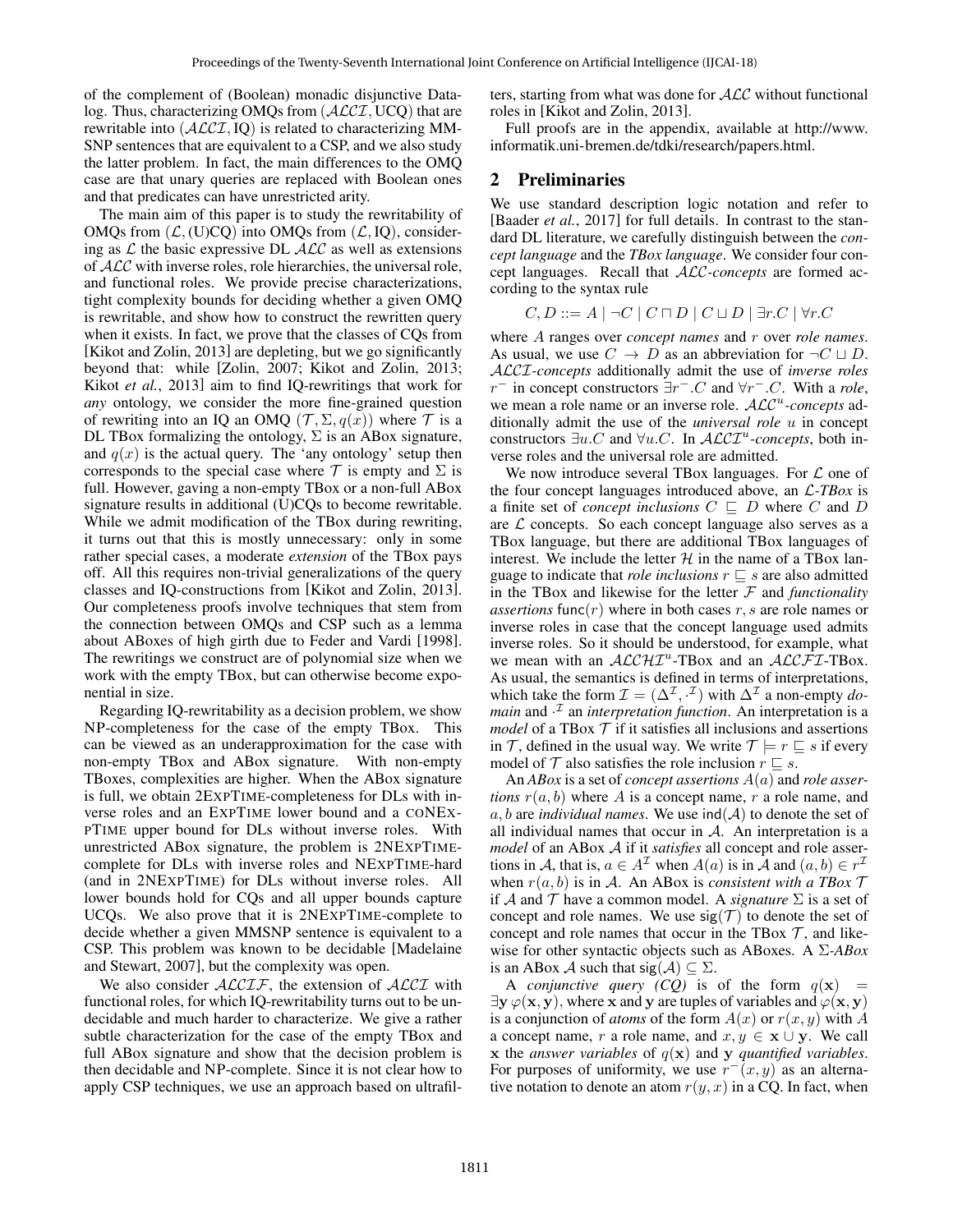speaking about *an atom*  $r(x, y)$  *in a CQ q(x)*, we generally also include the case that  $r = s^-$  and  $s(y, x)$  is the actual atom in  $q(x)$ , unless explicitly noted otherwise. Every CQ  $q(\mathbf{x}) = \exists \mathbf{y} \varphi(\mathbf{x}, \mathbf{y})$  gives raise to a directed graph  $G_q$  whose nodes are the elements of  $x \cup y$  and that contains an edge from x to y if  $\varphi(\mathbf{x}, \mathbf{y})$  contains an atom  $r(x, y)$ . The corresponding undirected graph is denoted  $G_q^u$  (it might contain self loops). We can thus use standard terminology from graph theory to CQs, saying for example that a CQ is *connected*. A *homomorphism* from  $q(x)$  to an interpretation  $\mathcal I$  is a function  $h: \mathbf{x} \cup \mathbf{y} \to \Delta^{\mathcal{I}}$  such that  $h(x) \in A^{\mathcal{I}}$  for every atom  $A(x)$  of  $q(\mathbf{x})$  and  $(h(x), h(y)) \in r^{\mathcal{I}}$  for every atom  $r(x, y)$  of  $q(\mathbf{x})$ . We write  $\mathcal{I} \models q(\mathbf{a})$  and call a an *answer to*  $q(\mathbf{x})$  *on*  $\mathcal{I}$  if there is a homomorphism from  $q(\mathbf{x})$  to  $\mathcal I$  with  $h(\mathbf{x}) = \mathbf{a}$ .

A *union of conjunctive queries (UCQ)* q(x) is a disjunction of one or more CQs that all have the same answer variables x. We say that a UCQ is *connected* if every CQ in it is. The *arity* of a (U)CQ is the number of answer variables in it. For  $\mathcal{L} \in \{ \mathcal{ALC}, \mathcal{ALCI}, \mathcal{ALC}^u, \mathcal{ALCI}^u \},$  an  $\mathcal{L}\text{-instance query}$  $(L-IQ)$  takes the form  $C(x)$  where C is an L concept and x a variable. We write  $\mathcal{I} \models C(a)$  if  $a \in C^{\mathcal{I}}$ . All instance queries have arity 1.

An *ontology-mediated query (OMQ)* takes the form  $Q =$  $(\mathcal{T}, \Sigma, q(\mathbf{x}))$  with  $\mathcal{T}$  a TBox,  $\Sigma \subseteq \text{sig}(\mathcal{T}) \cup \text{sig}(q)$  an ABox signature, and  $q(x)$  a query.<sup>1</sup> The *arity* of Q is the arity of  $q(x)$  and Q is *Boolean* if it has arity zero. When  $\Sigma$  is sig( $\mathcal{T}$ )∪ sig(q), then for brevity we denote it with  $\Sigma_{\text{full}}$  and speak of the *full ABox signature.* Let *A* be a  $\Sigma$ -ABox. A tuple  $\mathbf{a} \in \text{ind}(\mathcal{A})$ is an *answer* to Q on A if  $\mathcal{I} \models q(\mathbf{a})$  for all models  $\mathcal{I}$  of A and T. We say that Q is *empty* if for all  $\Sigma$ -ABoxes A, there is no answer to Q on A. Let  $Q_1, Q_2$  be OMQs,  $Q_i$  =  $(\mathcal{T}_i, \Sigma, q_i(\mathbf{x}))$  for  $i \in \{1,2\}$ . Then  $Q_1$  is *contained* in  $Q_2$ , written  $Q_1 \subseteq Q_2$ , if for all  $\Sigma$ -ABoxes A, every answer to  $Q_1$ on A is also an answer to  $Q_2$  on A. Further,  $Q_1$  and  $Q_2$  are *equivalent*, written  $Q_1 \equiv Q_2$ , if  $Q_1 \subseteq Q_2$  and  $Q_2 \subseteq Q_1$ .

We use  $(\mathcal{L}, \mathcal{Q})$  to refer to the *OMQ language* in which the TBox is formulated in the language  $\mathcal L$  and where the actual queries are from the language  $Q$ , such as in  $(ALCF, UCQ)$ . For brevity, we generally write  $(\mathcal{L}, IQ)$  instead of  $(\mathcal{L}, \mathcal{L}'-IQ)$ when  $\mathcal{L}'$  is the concept language underlying the TBox language  $\mathcal{L}$ , so for example  $(\mathcal{ALCHI}, IQ)$  is short for  $(ACCHI, ACCI-IQ).$ 

**Definition 1.** Let  $(\mathcal{L}, \mathcal{Q})$  be an OMQ language. An OMQ  $Q = (\mathcal{T}, \Sigma, q(\mathbf{x}))$  is  $(\mathcal{L}, \mathcal{Q})$ -rewritable if there is an OMQ Q' from  $(L, Q)$  such that the answers to Q and to Q' are identical on any  $\Sigma$ -ABox that is consistent with  $\mathcal T$ . In this case, we say that  $\dot{Q}$  *is rewritable* into  $Q'$  and call  $Q'$  a *rewriting* of  $Q$ .

Let (L, Q) be an OMQ-language. *IQ-rewritability in*  $(\mathcal{L}, \mathcal{Q})$  is the problem to decide whether a given (unary) OMQ  $Q = (\mathcal{T}, \Sigma, q(x))$  from  $(\mathcal{L}, \mathcal{Q})$  is  $(\mathcal{L}, IQ)$ -rewritable; for brevity, we simply speak of *IQ-rewritability* of Q when this is the case. The following examples show that IQ-rewritability of Q depends on several factors. All claims made are sanctioned by results established in this paper.

Example 2. (1) IQ-rewritability depends on the topology of the actual query. Let  $q_1(x) = r(x, x)$ . The OMQ  $(\emptyset, \Sigma_{\text{full}}, q_1(x))$  is rewritable into the OMQ  $(\emptyset, \Sigma_{\text{full}}, C(x))$ from  $(ALC, IQ)$  where C is  $P \rightarrow \exists r.P$ . In contrast, let  $q_2(x) = \exists y s(x, y) \wedge r(y, y)$ . The OMQ  $(\emptyset, \Sigma_{\text{full}}, q_2(x))$  is not rewritable into an OMQ from  $(ALCI, IQ)$ .

(2) If we are not allowed to extend the TBox, IQrewritability depends on whether or not inverse roles are available. Let  $\Sigma = \{r, s\}$  and  $q(x) = \exists y r(y, x) \wedge s(y, x)$ . The OMQ  $Q = (\emptyset, \Sigma, q(x))$  is rewritable into the OMQ  $(\emptyset, \Sigma, C(x))$  from  $(\widehat{ALCL}, \widehat{IQ})$  where C is  $P \to \exists r^- \exists s.P.$ Q is also rewritable into the OMQ  $(\mathcal{T}, \Sigma, C'(x))$  from  $(ALC, IQ)$  where  $\mathcal{T} = \{\exists s.P \sqsubseteq \forall r.P'\}$ , and C is  $P \rightarrow P'$ , but it is not rewritable into any OMQ  $(\mathcal{T}, \Sigma, C''(x))$  from  $(\mathcal{ALC}, IO)$  with  $\mathcal{T} = \emptyset$ .

(3) IQ-rewritability depends on the TBox. Let  $q(x)$  =  $\exists x_1 \exists y_1 \exists y_2 \exists z A(x) \land r(x, x_1) \land r(x_1, y_1) \land r(x_1, y_2) \land$  $r(y_1, z) \wedge r(y_2, z) \wedge B_1(y_1) \wedge B_2(y_2)$ . The OMQ  $(\emptyset, \Sigma_{\text{full}}, q(x))$  is not rewritable into an OMQ from  $(\mathcal{ALCI}, IQ)$ . Let  $\mathcal{T} = \{A \subseteq \exists r. \exists r.(B_1 \sqcap B_2 \sqcap ... )\}$  $\exists r.\top$ }. The OMQ  $(\mathcal{T}, \Sigma_{\text{full}}, q(x))$  is rewritable into the OMQ  $(\mathcal{T}, \Sigma_{\text{full}}, A(x))$  from  $(\mathcal{ALC}, IQ)$ .

(4) IQ-rewritability depends on the ABox signature. Let  $q(x)$  be the CQ from (3) without the atom  $A(x)$  and let T be as in (3). The OMQ ( $\mathcal{T}, \Sigma_{\text{full}}, q(x)$ ) is not rewritable into an OMQ from  $(ALCI, IQ)$ . Let  $\Sigma = \{A\}$ . The OMQ  $(\mathcal{T}, \Sigma, q(x))$  is rewritable into the OMQ  $(\mathcal{T}, \Sigma, A(x))$  from  $(\mathcal{ALC}, IQ).$ 

Note that we are allowed to completely rewrite the TBox when constructing IQ-rewritings, which might seem questionable from a practical perspective. Fortunately, though, it turns out the TBox can always be left untouched or, in some rare cases, only needs to be slightly extended. Also note that an alternative definition of IQ-rewritability obtained by dropping the restriction to ABoxes consistent with  $\tau$  in Definition 1. All results obtained in this paper hold under both definitions. We comment on this throughout the paper and refer to the alternative version as *unrestricted IQ-rewritability*.

#### 3 Characterizations

We aim to provide characterizations of OMQs that are IQrewritable. On the one hand, these characterizations clarify which OMQs are IQ-rewritable and which are not. On the other hand, they form the basis for deciding IQ-rewritability. We first concentrate on the case of DLs (and IQs) with inverse roles and then move on to DLs without inverse roles. In the final part of this section, we consider the case where the TBox is empty, both with and without inverse roles.

#### 3.1 The Case With Inverse Roles

To state the characterization, we need some preliminaries. Let  $q(x)$  be a CQ. A *cycle* in  $q(x)$  is a sequence of non-identical atoms  $r_0(x_0, x_1), \ldots, r_{n-1}(x_{n-1}, x_n)$  in  $q(x)$ ,  $n > 1$ , where<sup>2</sup>

- 1.  $r_0, \ldots, r_{n-1}$  are (potentially inverse) roles,
- 2.  $x_i \neq x_j$  for  $0 \leq i < j < n$ , and  $x_0 = x_n$ .

<sup>&</sup>lt;sup>1</sup>The requirement  $\Sigma \subseteq \text{sig}(\mathcal{T}) \cup \text{sig}(q)$  is harmless since symbols in the ABox that are not from  $sig(\mathcal{T}) \cup sig(q)$  do not affect answers.

<sup>&</sup>lt;sup>2</sup>We require the atoms be non-identical to prevent  $r(x_0, x_1)$ ,  $r^-(x_1, x_0)$  from being a cycle (both atoms are identical).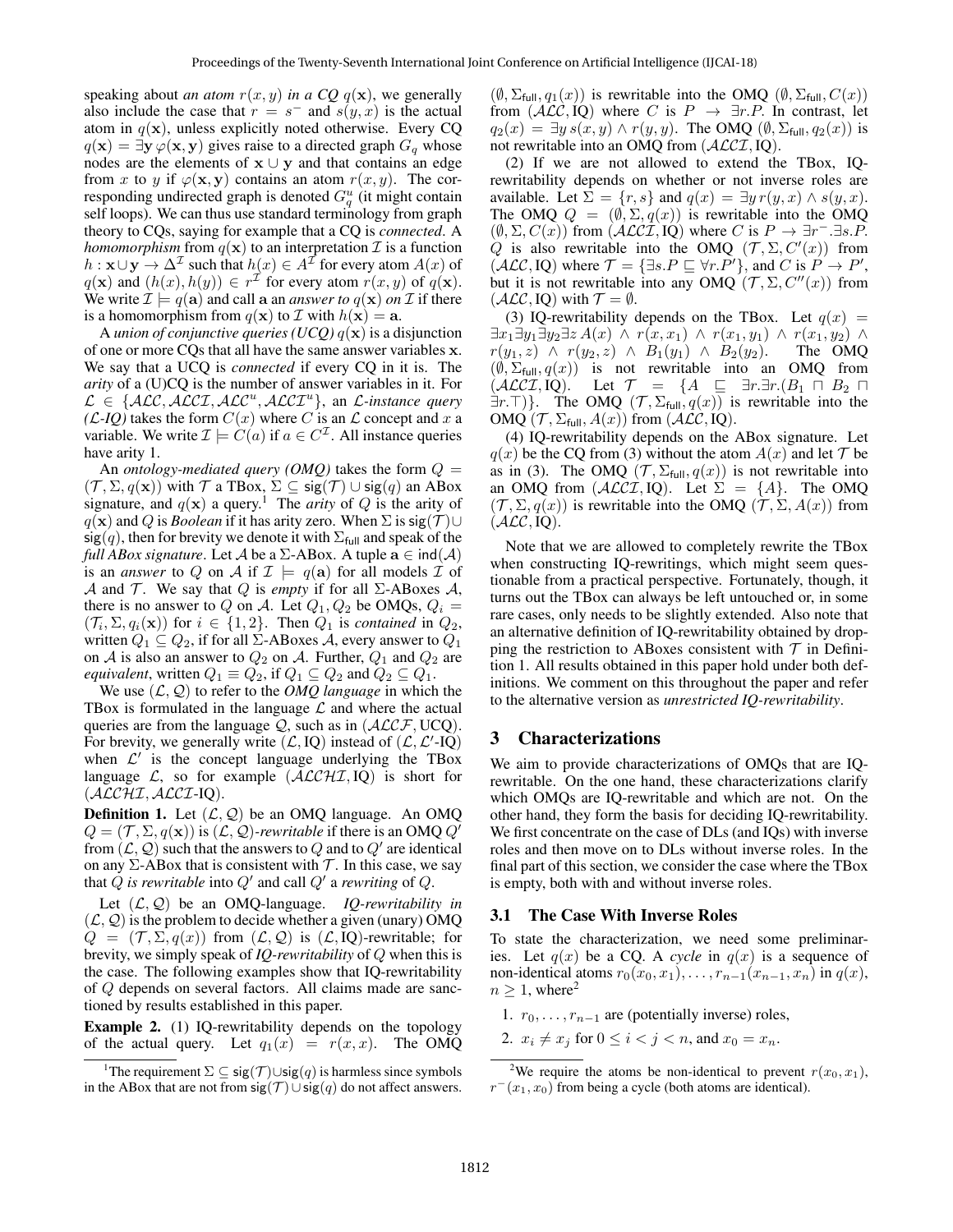The *length* of this cycle is n. We say that  $q(x)$  is x-acyclic if every cycle in it passes through x and use  $q^{\text{con}}(x)$  to denote the result of restricting  $q(x)$  to those atoms that only use variables reachable in  $G_q^u$  from x. Both notions are lifted to UCQs by applying them to every CQ in the UCQ. A *contraction* of  $q(x)$  is a CQ obtained from  $q(x)$  by zero or more variable identifications, where the identification of  $x$  with any other variable yields  $x$ .

Let T be an  $ALCHI^u$ -TBox and  $q(x)$  a UCQ. We use  $q_{\text{acyc}}(x)$  to denote the UCQ that consists of all x-acyclic CQs obtained by starting with a contraction of a CQ from  $q(x)$  and then replacing zero or more atoms  $r(y, z)$  with  $s(y, z)$  when  $\mathcal{T} \models s \sqsubseteq r$ . We write  $q_{\mathsf{acyc}}^{\mathsf{con}}(x)$  to denote  $(q_{\mathsf{acyc}})^{\mathsf{con}}(x)$ .

**Theorem 3.** Let  $\mathcal{L} \in \{ALCI, ALCHI\}$  and let  $Q =$  $(\mathcal{T}, \Sigma, q(x))$  *be a unary OMO from*  $(\mathcal{L}, UCO)$  *that is nonempty. Then the following are equivalent:*

- *1.* Q *is IQ-rewritable, that is, it is rewritable into an OMQ*  $Q' = (T', \Sigma, C(x))$  from  $(L, IQ)$ ;
- *2. Q is rewritable into an OMQ*  $Q' = (\mathcal{T}, \Sigma, C(x))$ *from*  $(L, IQ)$ *;*
- 3.  $Q \equiv (\mathcal{T}, \Sigma, q_{\mathsf{acyc}}^{\mathsf{con}}(x)).$

When  $\mathcal L$  is replaced with  $\mathcal L^u$ , then the same equivalences hold *except that*  $q_{\text{acyc}}^{\text{con}}$  *is replaced with*  $q_{\text{acyc}}$ *.* 

Note that Theorem 3 excludes empty OMQs, but these are trivially IQ-rewritable. It implies that, in the considered cases, it is never necessary to modify the TBox when constructing an IQ-rewriting. Further, it emerges from the proof that it is never necessary to introduce fresh role names in the rewriting (while fresh concept names are crucial). Theorem 3 also applies to unrestricted IQ-rewritability (where also ABoxes are admitted that are inconsistent with the TBox from the OMQ): unrestricted IQ-rewritability trivially implies IQrewritability and the converse is an easy consequence of the fact that every OMQ that is IQ-rewritable has an IQ-rewriting based on the same TBox.

We now give some ideas about the proof of Theorem 3. The most interesting implication is " $1 \Rightarrow 3$ ". A central step is to show that if  $Q = (\mathcal{T}, \Sigma, q(x))$  is IQ-rewritable into an OMQ Q', then  $Q \subseteq Q_{\text{acyc}} := (\mathcal{T}, \Sigma, q_{\text{acyc}}(x))$ , that is, when  $\mathcal{A} \models Q(a)$  for some  $\Sigma$ -ABox  $\mathcal{A}$ , then  $\mathcal{A} \models Q_{\text{acyc}}(a)$ . To this end, we first construct from A a  $\Sigma$ -ABox  $\mathcal{A}^g$  of high girth (that is, without small cycles) in a way such that (a)  $A<sup>g</sup>$ homomorphically maps to A and (b) from  $A \models Q'(a)$  it follows that  $A^g \models Q'(a)$ , thus  $A^g \models Q(a)$ . Due to the high girth of  $A<sup>g</sup>$  and exploiting (a variation of the) tree model property for  $\mathcal{ALCHI}$ , we can then show that  $\mathcal{A}^g \models Q(a)$ implies  $A^g \models Q_{\text{acyc}}(a)$ . Because of (a), it follows that  $A \models Q_{\text{acyc}}(a)$ . In the direction "3  $\Rightarrow$  2", we construct actual rewritings, based on the following lemma, an extension of a result of Kikot and Zolin [Kikot and Zolin, 2013] with TBoxes and ABox signatures (and UCQs instead of CQs).

**Lemma 4.** Let  $Q = (\mathcal{T}, \Sigma, q(x))$  be an OMQ from (ALCHI<sup>u</sup> , *UCQ*)*. Then*

*1. if* q(x) *is* x*-acyclic and connected, then* Q *is rewritable into an OMQ*  $(\mathcal{T}, \Sigma, C(x))$  *with*  $C(x)$  *an ALCI-IQ and* 

### *2. if*  $q(x)$  *is x-acyclic, then*  $Q$  *is rewritable into an OMQ*  $(\mathcal{T}, \Sigma, C(x))$  with  $C(x)$  an  $\mathcal{ALCI}^u$ -*IQ*.

*The size of the IQs*  $C(x)$  *is polynomial in the size of*  $q(x)$ *.* 

We give the construction of the  $\mathcal{ALCI-IQ}$   $q'(x)$  in Point 1 of Lemma 4. Let  $Q = (\mathcal{T}, \Sigma, q(x))$  be an OMQ from  $(\mathcal{ALCHI}^u, \text{UCQ})$  with  $q(x)$  x-acyclic and connected. To construct  $q'(x)$ , we first construct for each CQ  $p(x)$  in  $q(x)$ an  $\mathcal{ELI}\text{-}concept C_p$ , that is, an  $\mathcal{ALCI}\text{-}concept$  that uses only the constructors  $\Box, \exists r.C$ , and  $\exists r^- . C$ . In fact, since  $p(x)$  is xacyclic and connected, we can repeatedly choose and remove atoms of the form  $r(x, y)$  that occur in a cycle in  $p(x)$  and will eventually end up with a tree-shaped  $CQ p'(x)$ .<sup>3</sup> Here, *treeshaped* means that the undirected graph  $G_{p'}^u$  is a tree and that there are no multi-edges, that is, if  $r(y, z)$  is an atom, then there is no atom  $s(y, z)$  with  $s \neq r$ . Next, extend  $p'(x)$  to obtain another tree-shaped CQ  $p''(x)$  by taking a fresh concept name  $P \notin \Sigma$ , and adding  $r(x', y)$  and  $P(x')$  for each removed atom  $r(x, y)$ , x' a fresh variable. We can now view  $p''(x)$  as an  $\mathcal{ELI}$ -concept  $C_p$  in the obvious way. The desired  $\overline{\mathcal{ALCI-IQ}}$   $q'(x)$  is  $(P \to p(x)$  a CQ in  $q(x)$   $C_p)(x)$ .

#### 3.2 The Case Without Inverse Roles

We consider OMQs whose TBoxes are formulated in a DL  $\mathcal L$ that does not admit inverse roles. Note that inverse roles are then also not admitted in the IQ used in the rewriting. We first observe that this has less impact than one might expect: inverse roles in the IQ-rewriting can be eliminated and in fact Points 1 and 3 from Theorem 3 are still equivalent. However, there is also a crucial difference: unless the universal role is present, the elimination of inverse roles requires an extension of the TBox and thus the equivalence of Points 1 and 2 of Theorem 3 fails. In fact, this is illustrated by Point (2) of Example 2. We thus additionally characterize IQ-rewritability without modifying the TBox. We also show that, with the universal role, it is not necessary to extend the TBox.

We start with some preliminaries. An *extended conjunctive query (eCQ)* is a CQ that also admits atoms of the form C(x), C a (potentially compound) concept, and *UeCQs* and *extended ABoxes (eABoxes)* are defined analogously. The semantics is defined in the expected way. Every eCQ  $q(x)$  gives rise to an eABox  $A_q$  by viewing the variables in  $q(x)$  as individual names and the atoms as assertions.

Let  $q(x)$  be an eCQ. We use dreach $(q)$  to denote the set of all variables reachable from x in the directed graph  $G<sub>q</sub>$  and say that  $q(x)$  is *x*-accessible if dreach(q) contains all variables. For V a set of variables from  $q(x)$  that includes x,  $q(x)|_V$  denotes the restriction of  $q(x)$  to the atoms that use only variables from  $V$ .

Let  $T$  be an ALC-TBox. An eCQ  $p(x)$  is a  $T$ -decoration of a CQ  $q(x)$  if

- 1.  $p(x)$  is obtained from  $q(x)$  by adding, for each  $y \in$ dreach(q) and each subconcept C of T, the atom  $C(y)$ or the atom  $\neg C(y)$ ;
- 2. the eABox  $A_p$  is consistent with  $\mathcal{T}$ .

<sup>&</sup>lt;sup>3</sup>Note that  $x$  is the answer variable and recall that we might have  $r = s^{-}$  and thus also choose atoms  $s(y, x)$ .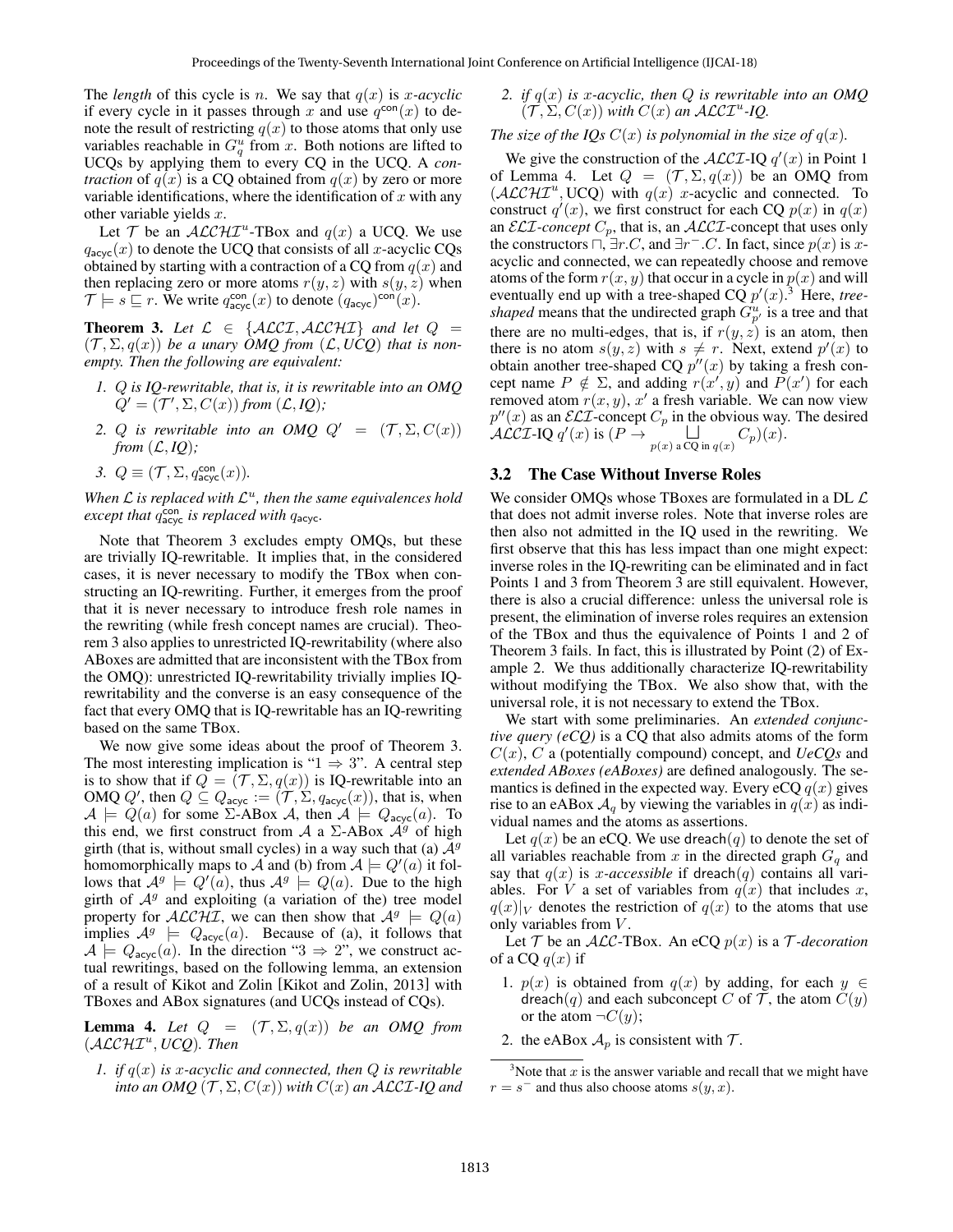For a UCQ  $q(x)$ , we use  $q^{\text{deco}}(x)$  to denote the UeCQ that consists of all eCQs  $p(x)|_{\text{dead}(p)}(x)$ , where  $p(x)$  is a  $\mathcal{T}$ decoration of a CQ from  $q(x)$ . We write  $q_{\text{acyc}}^{\text{deco}}(x)$  to denote  $(q_{\text{acyc}})^{\text{deco}}(x)$ . We now give the results announced above.

**Theorem 5.** Let  $\mathcal{L} \in \{ALC, ALCH\}$  and let  $Q =$  $(\mathcal{T}, \Sigma, q(x))$  be a unary OMO from  $(\mathcal{L}, UCO)$  that is non*empty. Then the following are equivalent:*

- *1. Q* is rewritable into an OMQ from  $(L, IQ)$ ;
- 2. Q is rewritable into an OMQ  $(\mathcal{T} \cup \mathcal{T}', \Sigma, C(x))$  from  $(L, IQ)$ ;
- *3.* Q *is rewritable into an OMQ from* (LI, *IQ*)*;*

*If*  $\Sigma = \Sigma_{\text{full}}$ *, then the following are equivalent:* 

- *4. Q is rewritable into an OMQ*  $Q' = (\mathcal{T}, \Sigma_{\text{full}}, C(x))$  *from*  $(L, IQ);$
- *5.*  $Q \equiv (\mathcal{T}, \Sigma_{\text{full}}, q_{\text{acyc}}^{\text{deco}}(x)).$

If, furthermore,  $\mathcal L$  is replaced with  $\mathcal L^u$  and  $\mathcal L\mathcal I$  with  $\mathcal L\mathcal I^u$ , then *Conditions 1 to 3 are further equivalent to:*

*6. Q is rewritable into an OMQ*  $Q' = (\mathcal{T}, \Sigma, C(x))$  *from*  $(\mathcal{L}^u, IQ).$ 

Characterizing IQ-rewritability in the case where  $\mathcal{L} \in$  $\{ALC, ALCH\}$ , the TBox (is non-empty and) cannot be extended, and  $\Sigma \neq \Sigma_{\text{full}}$  remains an open problem.

In the directions " $3 \Rightarrow 2$ ", " $5 \Rightarrow 4$ ", and " $3 \Rightarrow 6$ ", we have to construct IQ-rewritings. This is done by starting with the rewriting from the proof of Lemma 4 and then modifying it appropriately. As in the case of Theorem 3, it is straightforward to see that all results stated in Theorem 5 also apply to unrestricted IQ-rewritability.

#### 3.3 The Case of Empty TBoxes

We consider OMQs in which the TBox is empty as an important special case. Since it is then not interesting to have an ABox signature, this corresponds to the rewritability of (U)CQs into  $\mathcal{L}$ -instance queries, for some concept language  $\mathcal{L}$ (and thus no OMQs are involved). The importance of this case is due to the fact that it provides an 'underapproximation' of the IQ-rewritability of OMQs, while also being easier to characterize and computationally simpler.

We say that an UCQ  $q(x)$  is  $\mathcal{L}$ -*IQ-rewritable* if there is an  $\mathcal{L}$ -IQ  $q'(x)$  that is equivalent to  $q(x)$  in the sense that the OMQs  $(\emptyset, \Sigma_{\text{full}}, q(x))$  and  $(\emptyset, \Sigma_{\text{full}}, q'(x))$  are equivalent (and in passing, we define the equivalence between two UCQs in exactly the same way). The following proposition makes precise what we mean by underapproximation.

**Proposition 6.** Let  $\mathcal{L} \in \{ALC, ALCT, ALC^u, ALCT^u\}.$ *If a UCQ* q(x) *is* L*-IQ-rewritable, then so is any OMQ*  $(\mathcal{T}, \Sigma, q(x))$  *from*  $(\mathcal{LH}, \textit{UCQ})$ *.* 

Proposition 6 is essentially a corollary of Theorem 7 below. As illustrated by Case (3) of Example 2, its converse fails.

We now characterize IQ-rewritability in the case of the empty TBox. A *subquery* of a CQ  $q(x)$  is a CQ  $q'(x)$  obtained from  $q(x)$  by dropping atoms. A *subquery* of a UCQ  $q(x)$  is a UCQ obtained by including as a CQ at most one subquery of each CQ in  $q(x)$ .

**Theorem 7.** *Let*  $q(x)$  *be a UCQ. Then* 

- *1.* q(x) *is rewritable into an* ALCI*-IQ iff there is a sub* $q$ *ivery*  $q'(x)$  *of*  $q(x)$  *that is x-acyclic, connected, and equivalent to*  $q(x)$ *;*
- *2.* q(x) *is rewritable into an* ALC*-IQ iff there is a subquery*  $q'(x)$  *of*  $q(x)$  *that is x-acyclic, x-accessible, and equivalent to*  $q(x)$ *.*

When  $\mathcal{L}$ -*IQs* are replaced with  $\mathcal{L}^u$ -*IQs, then the same equivalences hold except that connectedness/*x*-accessibility is dropped.*

Note that Theorem 7 also characterizes rewritability of CQs; the query  $q'(x)$  is then also a CQ rather than a UCQ. This is in contrast to Theorems 3 and 5 where the queries  $q_{\text{acyc}}^{\text{con}}(x)$  and  $q_{\text{acyc}}^{\text{deco}}(x)$  are UCQs even when the query  $q(x)$ from the OMQ that we start with is a CQ. Another crucial difference is that  $q_{\text{acyc}}^{\text{con}}(x)$  and  $q_{\text{acyc}}^{\text{deco}}(x)$  can be of size exponential in the size of the original OMQ while the query  $q'(x)$ in Theorem 7 is of size polynomial in the size of  $q(x)$ .

# 4 Complexity

We determine the complexity of deciding IQ-rewritability in various OMQ languages, based on the established characterizations and starting with the case of empty TBoxes.

**Theorem 8.** For every  $Q \in \{CQ, UCQ\}$  and  $\mathcal{L} \in$ {ALC, ALCI, ALC<sup>u</sup> , ALCI<sup>u</sup> }*, it is* NP*-complete to decide whether a given query from* Q *is* L*-IQ-rewritable.*

The upper bound in Theorem 8 is by guessing the query  $q'(x)$  from Theorem 7 and verifying that it satisfies the properties stated there. The lower bound is by a reduction from 3-colorability.

We next consider the case where TBoxes can be nonempty, starting with the assumption that the ABox signature is full since this results in (slightly) lower complexity.

**Theorem 9.** Let  $Q \in \{CQ, UCQ\}$ . For OMQs based on the *full ABox signature, IQ-rewritability is*

- *1.* EXPTIME*-hard in* (ALC, Q) *and in* CONEXPTIME *in*  $(\text{ALCH}, \mathcal{Q})$  and
- *2. 2*EXPTIME*-complete in* (ALCI, Q) *and* (ALCHI, Q)*.*

The lower bounds are by reduction from OMQ evaluation on ABoxes of the form  ${A(a)}$ , A a concept name, which is EXPTIME-complete in  $(\angle \angle LCH, \angle CQ)$  and  $2EXPTIME$ complete in  $(ACCHI, CQ)$  [Lutz, 2008]. The upper bounds are derived from the OMQ containment checks suggested by Condition 3 of Theorem 3 and Condition 4 of Theorem 5. Since we work with the full ABox signature, the nonemptiness condition from these theorems is void (there are no empty OMQs) and OMQ containment is closely related to OMQ evaluation, which allows us to derive upper bounds for the former from the latter; in fact, these bounds are exactly the ones stated in Theorem 9. We have to exercise some care, for two reasons: first, we admit UCQs as the actual query and thus the trivial reduction of OMQ containment to OMQ evaluation that is possible for CQs (which can be viewed as an ABox) does not apply. And second, we aim for upper bounds that exactly match the complexity of OMQ containment while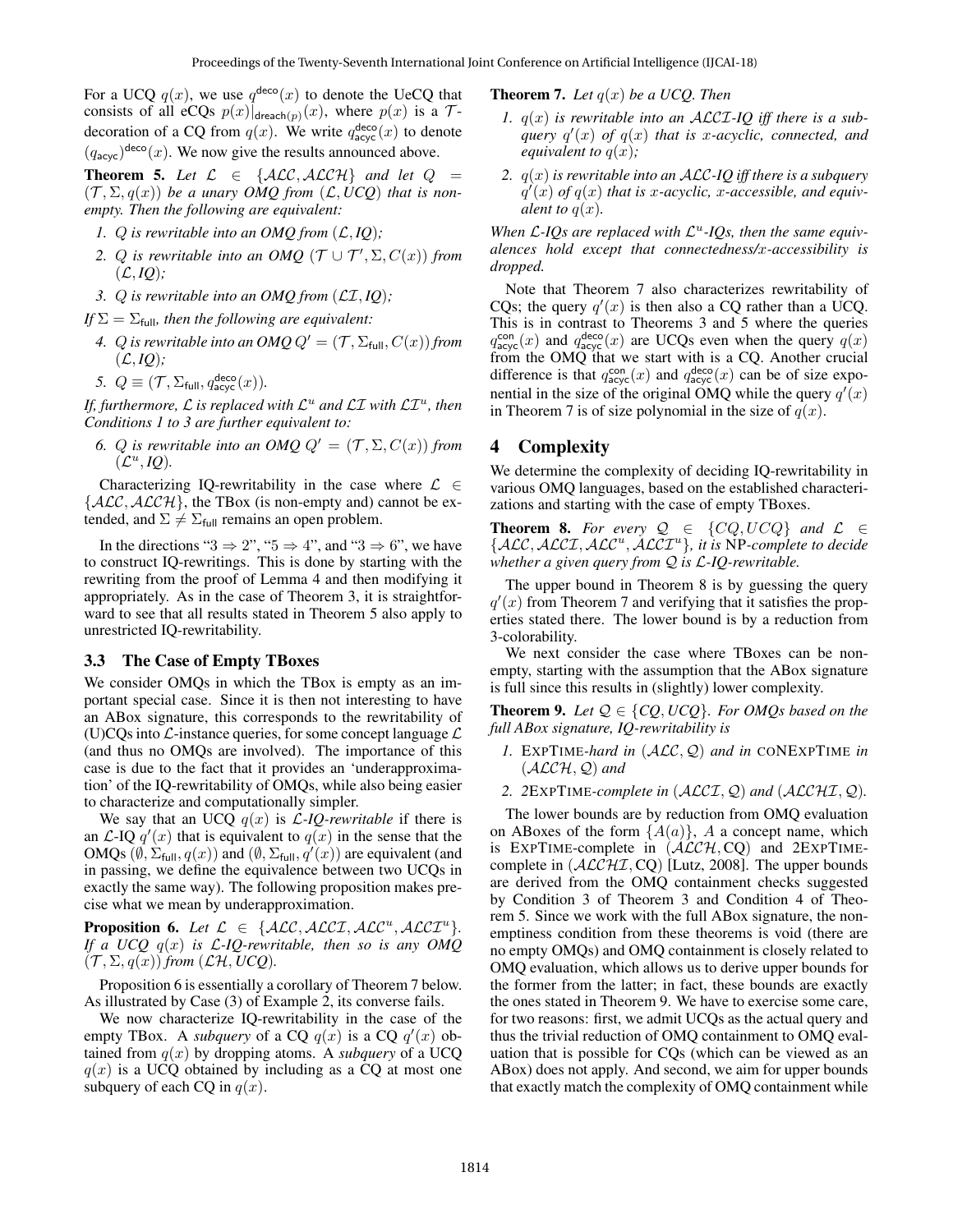the UCQs  $q_{\text{acyc}}^{\text{con}}(x)$  and  $q_{\text{acyc}}^{\text{deco}}(x)$  involved in the containment checks are of exponential size. What rescues us is that each of the CQs in these UCQs is only of polynomial size.

We finally consider the case where the ABox signature is unrestricted.

#### Theorem 10. *IQ-rewritability is*

- *1.* NEXPTIME*-hard in* (ALC, *CQ*) *and*
- *2. 2*NEXPTIME*-complete in all of* (ALCI, *CQ*)*,* (ALCI, *UCQ*)*,* (ALCHI, *CQ*)*,* (ALCHI, *UCQ*)*.*

The lower bound in Point 1 is by reduction from OMQ emptiness in  $(ALC, CO)$ , which is NEXPTIME-complete [Baader *et al.*, 2016]. For the one in Point 2, we use a reduction from OMQ containment, which is 2NEXPTIMEcomplete in  $(ACCI, CQ)$  [Bourhis and Lutz, 2016]. The upper bounds are obtained by appropriate containment checks as suggested by our characterizations, and we again have to deal with UCQs with exponentially many CQs. Note that Theorem 10 leaves open the complexity of IQ-rewritability in (ALC, CQ), between NEXPTIME and 2NEXPTIME. The same gap exists for OMQ containment [Bourhis and Lutz, 2016] as well as in the related problems of FO-rewritability and Datalog-rewritability [Feier *et al.*, 2017].

### 5 Functional Roles

We consider DLs with functional roles. A fundamental observation is that for the basic such DL  $ALCF$ , IQ-rewritability is undecidable. This can be proved by a reduction from OMQ emptiness in (ALCF, IQ) [Baader *et al.*, 2016].

Theorem 11. *In* (ALCF, *CQ*)*, IQ-rewritability is undecidable.*

In the following, we show that decidability is regained in the case where the TBox is empty (apart from functionality assertions). This is challenging because functionality assertions have a strong and subtle impact on rewritability. As before, the only interesting ABox signature to be combined with 'empty' TBoxes is the full ABox signature. We use  $\mathcal F$  to denote the TBox language in which TBoxes are sets of functionality assertions and concentrate on rewriting into IQs that may use inverse roles.

**Example 12.** Consider the CQ  $p(x) = \exists y(s(x, y) \land r(y, y))$ from Point 1 of Example 2. Then  $Q_s = (\mathcal{T}_s, \Sigma_{\text{full}}, p(x))$ and  $Q_r = (\mathcal{T}_r, \Sigma_{\text{full}}, p(x))$  with  $\mathcal{T}_w = \{\text{func}(w)\}\$ for  $w \in$  $\{r, s\}$  are both rewritable into an OMQ  $(\mathcal{T}_w, \Sigma_{\text{full}}, q_w(x))$ with  $q_w(x)$  an  $\mathcal{ALCI}$ -IQ. The rewritings are neither trivial to find nor entirely easy to understand. In fact, for  $q_s(x)$  we can use  $\forall s.P \rightarrow \exists s.(P \rightarrow \exists r.P)$ . For  $q_r(x)$ , we introduce three fresh concept names rather than a single one and use them in a way inspired by graph colorings:

$$
q_r(x)=(\forall s.\bigsqcup_{1\leq i\leq 3}P_i)\rightarrow (\exists s.(\bigsqcup_{1\leq i\leq 3}(P_i\rightarrow \exists r.P_i)).
$$

Before giving a characterization of rewritable queries, we introduce some preliminaries. Let  $q(x)$  be a CQ and  $\mathcal T$  an ALCIF-TBox. A sequence  $x_0, \ldots, x_n$  of variables in  $q(x)$ is a *functional path in*  $q(x)$  *from*  $x_0$  *to*  $x_n$  *w.r.t.*  $\mathcal T$  if for all  $i <$ *n* there is a role *r* such that func $(r) \in \mathcal{T}$  and  $r(x_i, x_{i+1})$  is in  $q(x)$ . We say that  $q(x)$  is *f-acyclic w.r.t.* T if for every cycle  $r_0(x_0, x_1), \ldots, r_{n-1}(x_{n-1}, x_n)$  in  $q(x)$ , one of the following holds:

- there is a functional path in  $q(x)$  from x to some  $x_i$ ;
- func $(r_i) \in \mathcal{T}$  or func $(r_i^-) \in \mathcal{T}$  for all  $i < n$  and there is a functional path  $y_0, \ldots, y_m$  in  $q(x)$  with  $x_0 = y_0 = y_m$ such that  $\{x_0, \ldots, x_{n-1}\} \subseteq \{y_0, \ldots, y_m\}.$

We are now ready to state the characterization.

**Theorem 13.** An OMQ  $Q = (\mathcal{T}, \Sigma_{\text{full}}, q(x))$  from  $(\mathcal{F}, UCQ)$ *is rewritable into an OMQ from* (F, ALCI*-IQ*) *iff there is a*  $s$ ubquery  $q'(x)$  of  $q(x)$  that is f-acyclic, connected, and equiv*alent to*  $q(x)$ *.* 

When  $\widehat{ALCL-IQ}$  is replaced with  $\widehat{ALCL}^u$ -*IQ*, the same *equivalence holds except that connectedness is dropped.*

The proof of Theorem 13 extends the ultrafilter construction from [Kikot and Zolin, 2013]. We remark that the "if" direction in Theorem 13 even holds for OMQs  $Q =$  $(\mathcal{T}, \Sigma, q(x))$  from  $(\mathcal{ALCIF}, \text{UCQ})$ . Thus, the case of the 'empty' TBox can again be seen as an underapproximation of the general case. We further remark that  $T$  remains unchanged in the construction of the IQ-rewritings and that the constructed rewritings are of polynomial size.

Theorem 14. *For OMQs from* (F, *UCQ*)*, rewritability into* (F, ALCI*-IQ*) *is* NP*-complete.*

# 6 MMSNP and CSP

Recall from the introduction that the OMQ languages studied in this paper are closely related to CSPs and their logical generalization MMSNP. In fact, the techniques used to establish the results in Sections 3 and 4 can be adapted to determine the complexity of deciding whether a given MMSNP sentence is equivalent to a CSP. In a nutshell, we prove that an MMSNP-sentence is equivalent to a CSP iff it is preserved under disjoint union and equivalent to a generalized CSP (a CSP with multiple templates), and that both properties can be reduced to containment between MMSNP sentences which is 2NEXPTIME-complete [Bourhis and Lutz, 2016]. The latter reduction involves constructing an MMSNP sentence  $\varphi_{\text{acyc}}$ that is reminiscent of the query  $q_{\text{acyc}}$  in Theorem 3. Full details are given in the appendix.

Theorem 15. *It is 2*NEXPTIME*-complete to decide whether a given MMSNP-sentence is equivalent to a CSP.*

### 7 Conclusion

We have made a leap forward in understanding the relation between (U)CQs and IQs in ontology-mediated querying. Interesting open problems include a characterization of IQrewritability for DLs with functional roles when the TBox is non-empty and characterizations for DLs with transitive roles. The remarks after Theorem 4 and 10 mention further problems left open. In addition, it would be worthwhile to continue the effort from [Kikot *et al.*, 2013] to understand the value of IQ-rewritings for the purposes of efficient practical implementation.